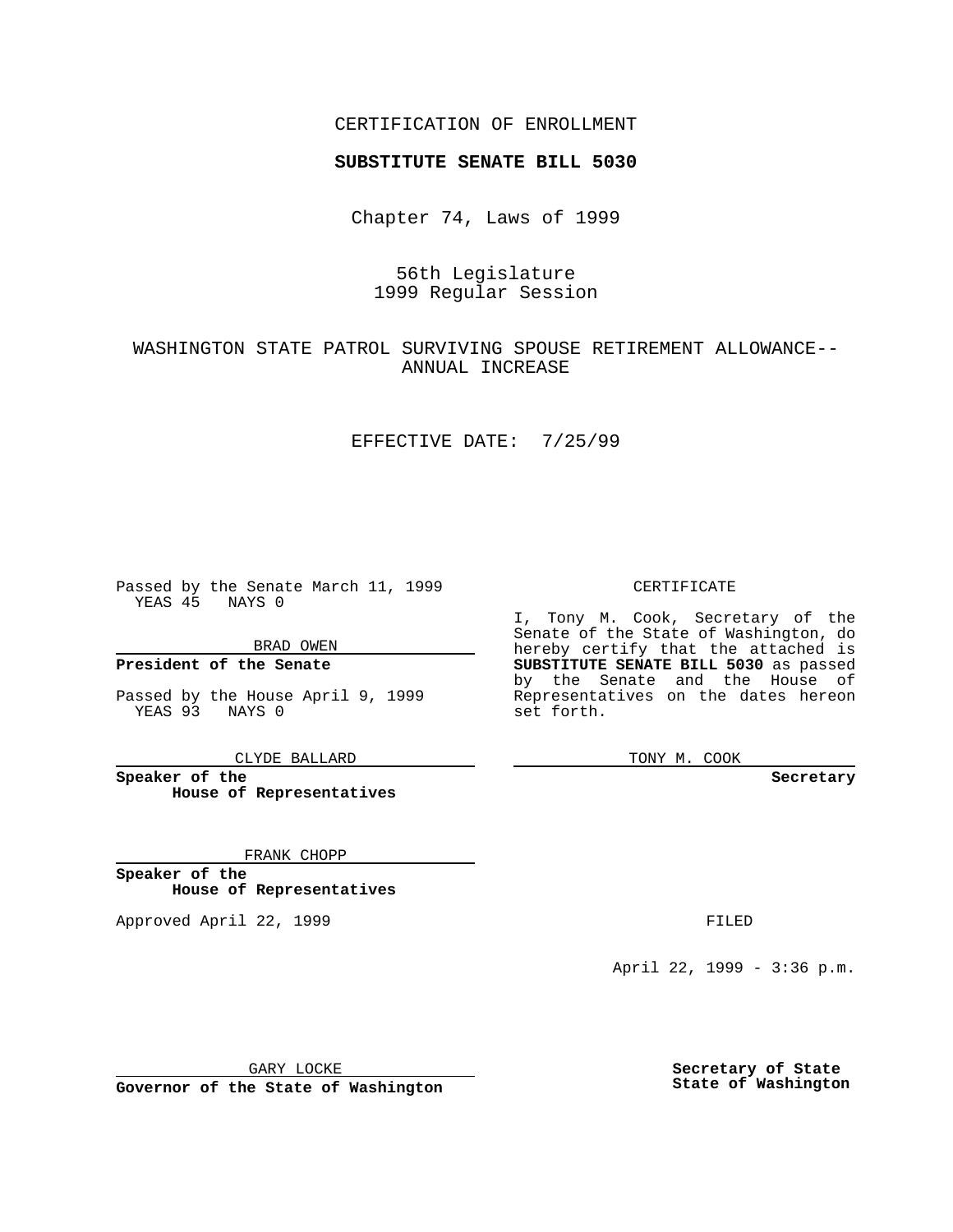# **SUBSTITUTE SENATE BILL 5030** \_\_\_\_\_\_\_\_\_\_\_\_\_\_\_\_\_\_\_\_\_\_\_\_\_\_\_\_\_\_\_\_\_\_\_\_\_\_\_\_\_\_\_\_\_\_\_

\_\_\_\_\_\_\_\_\_\_\_\_\_\_\_\_\_\_\_\_\_\_\_\_\_\_\_\_\_\_\_\_\_\_\_\_\_\_\_\_\_\_\_\_\_\_\_

Passed Legislature - 1999 Regular Session

### **State of Washington 56th Legislature 1999 Regular Session**

**By** Senate Committee on Ways & Means (originally sponsored by Senators Long, Fraser, Winsley, Franklin, Bauer, Jacobsen, Roach, T. Sheldon, Johnson and Rasmussen; by request of Joint Committee on Pension Policy)

Read first time 02/25/1999.

 AN ACT Relating to the Washington state patrol surviving spouse retirement allowance; amending RCW 43.43.120 and 43.43.274; and adding new sections to chapter 43.43 RCW.

BE IT ENACTED BY THE LEGISLATURE OF THE STATE OF WASHINGTON:

 **Sec. 1.** RCW 43.43.120 and 1983 c 81 s 1 are each amended to read as follows:

 As used in the following sections, unless a different meaning is plainly required by the context:

 (1) "Retirement system" means the Washington state patrol retirement system.

 (2) "Retirement fund" means the Washington state patrol retirement fund.

 (3) "State treasurer" means the treasurer of the state of Washington.

 (4) "Member" means any person included in the membership of the retirement fund.

 (5) "Employee" means any commissioned employee of the Washington state patrol.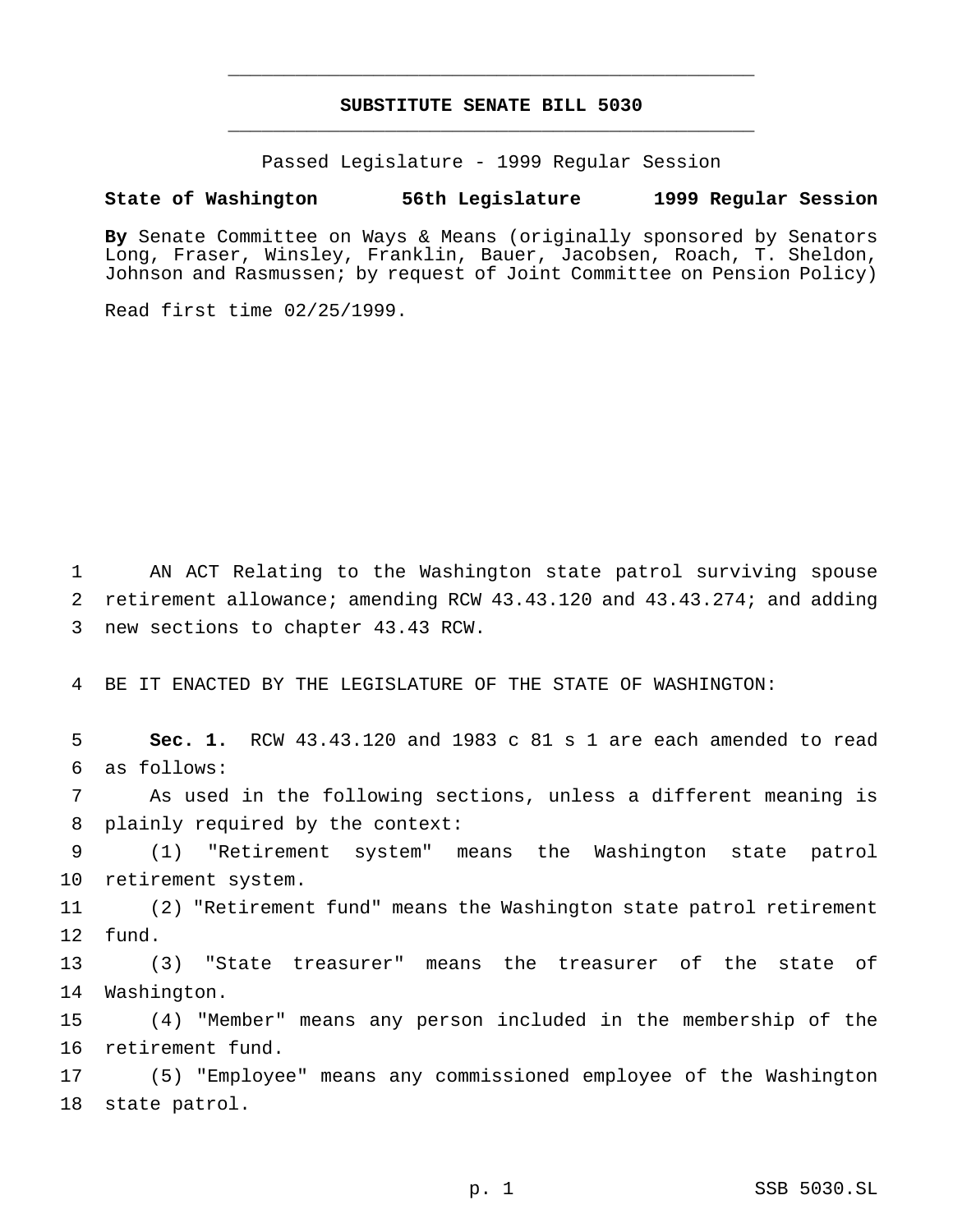(6)(a) "Cadet," for a person who became a member of the retirement system after June 12, 1980, is a person who has passed the Washington state patrol's entry-level oral, written, physical performance, and background examinations and is, thereby, appointed by the chief as a candidate to be a commissioned officer of the Washington state patrol.

 (b) "Cadet," for a person who became a member of the retirement system before June 12, 1980, is a trooper cadet, patrol cadet, or employee of like classification, employed for the express purpose of receiving the on-the-job training required for attendance at the state patrol academy and for becoming a commissioned trooper. "Like classification" includes: Radio operators or dispatchers; persons providing security for the governor or legislature; patrolmen; drivers' license examiners; weighmasters; vehicle safety inspectors; central wireless operators; and warehousemen.

 (7) "Beneficiary" means any person in receipt of retirement allowance or any other benefit allowed by this chapter.

 (8) "Regular interest" means interest compounded annually at such rates as may be determined by the director.

 (9) "Retirement board" means the board provided for in this chapter.

 (10) "Insurance commissioner" means the insurance commissioner of the state of Washington.

 (11) "Lieutenant governor" means the lieutenant governor of the state of Washington.

 (12) "Service" shall mean services rendered to the state of Washington or any political subdivisions thereof for which compensation has been paid. Full time employment for seventy or more hours in any given calendar month shall constitute one month of service. An employee who is reinstated in accordance with RCW 43.43.110 shall suffer no loss of service for the period reinstated subject to the contribution requirements of this chapter. Only months of service shall be counted in the computation of any retirement allowance or other benefit provided for herein. Years of service shall be determined by dividing the total number of months of service by twelve. Any fraction of a year of service as so determined shall be taken into account in the computation of such retirement allowance or benefit.

 (13) "Prior service" shall mean all services rendered by a member to the state of Washington, or any of its political subdivisions prior to August 1, 1947, unless such service has been credited in another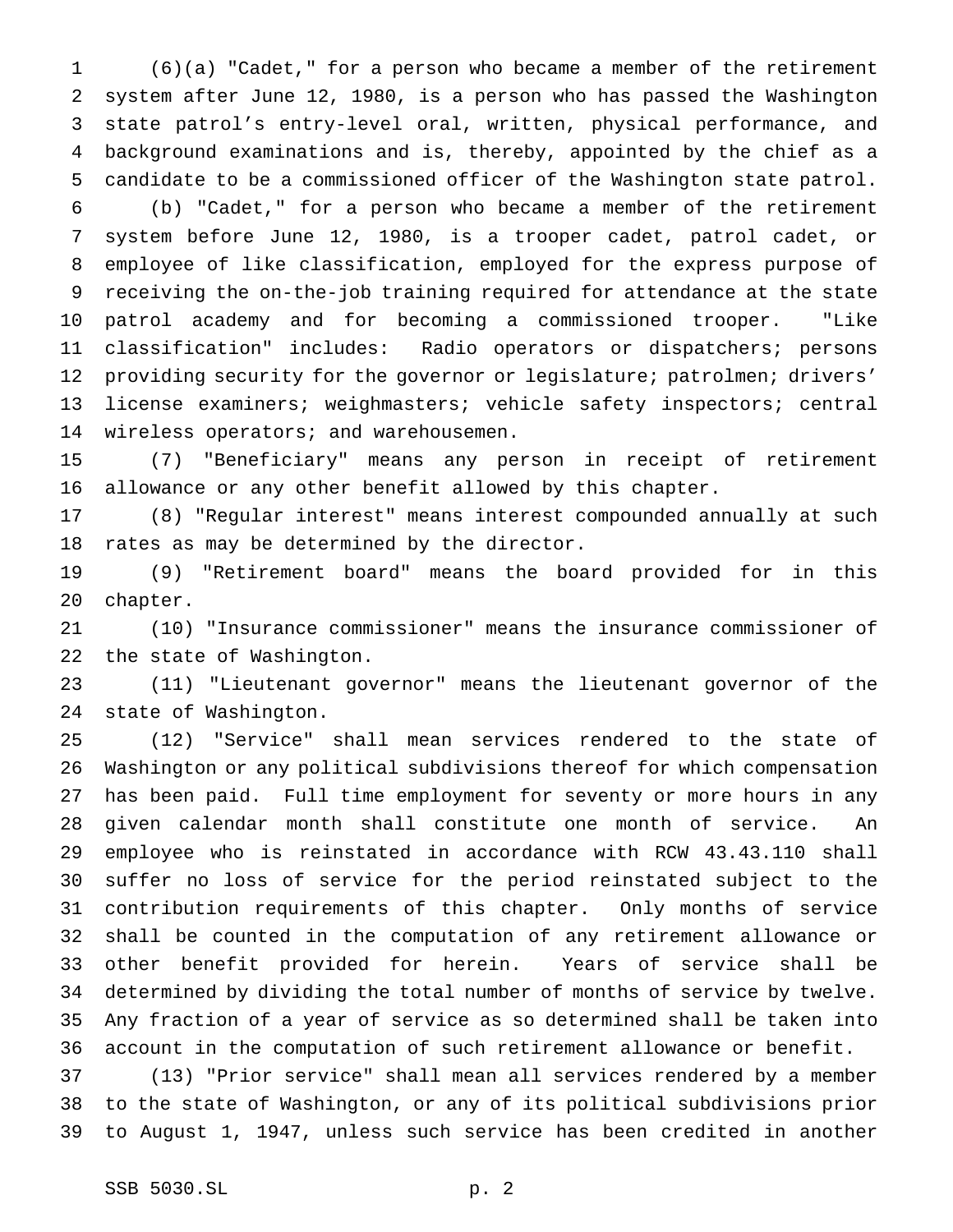public retirement or pension system operating in the state of Washington.

 (14) "Current service" shall mean all service as a member rendered on or after August 1, 1947.

 (15) "Average final salary" shall mean the average monthly salary received by a member during the member's last two years of service or any consecutive two-year period of service, whichever is the greater, as an employee of the Washington state patrol; or if the member has less than two years of service, then the average monthly salary received by the member during the member's total years of service.

 (16) "Actuarial equivalent" shall mean a benefit of equal value when computed upon the basis of such mortality table as may be adopted and such interest rate as may be determined by the director.

 (17) Unless the context expressly indicates otherwise, words importing the masculine gender shall be extended to include the feminine gender and words importing the feminine gender shall be extended to include the masculine gender.

 (18) "Director" means the director of the department of retirement systems.

 (19) "Department" means the department of retirement systems created in chapter 41.50 RCW.

 (20) "State actuary" or "actuary" means the person appointed pursuant to RCW 44.44.010(2).

 (21) "Contributions" means the deduction from the compensation of each member in accordance with the contribution rates established under RCW 43.43.300.

 (22) "Annual increase" means as of July 1, 1999, seventy-seven cents per month per year of service which amount shall be increased 29 each subsequent July 1st by three percent, rounded to the nearest cent.

 NEW SECTION. **Sec. 2.** A new section is added to chapter 43.43 RCW to read as follows:

 (1) Beginning July 1, 1999, and annually thereafter, the surviving spouse allowance provided in RCW 43.43.270 shall be adjusted by the annual increase amount. To be eligible, a surviving spouse must have attained at least age sixty-six by July 1st in the calendar year in which the annual increase is provided.

 (2) The legislature reserves the right to amend or repeal this section in the future and no member or beneficiary has a contractual

p. 3 SSB 5030.SL